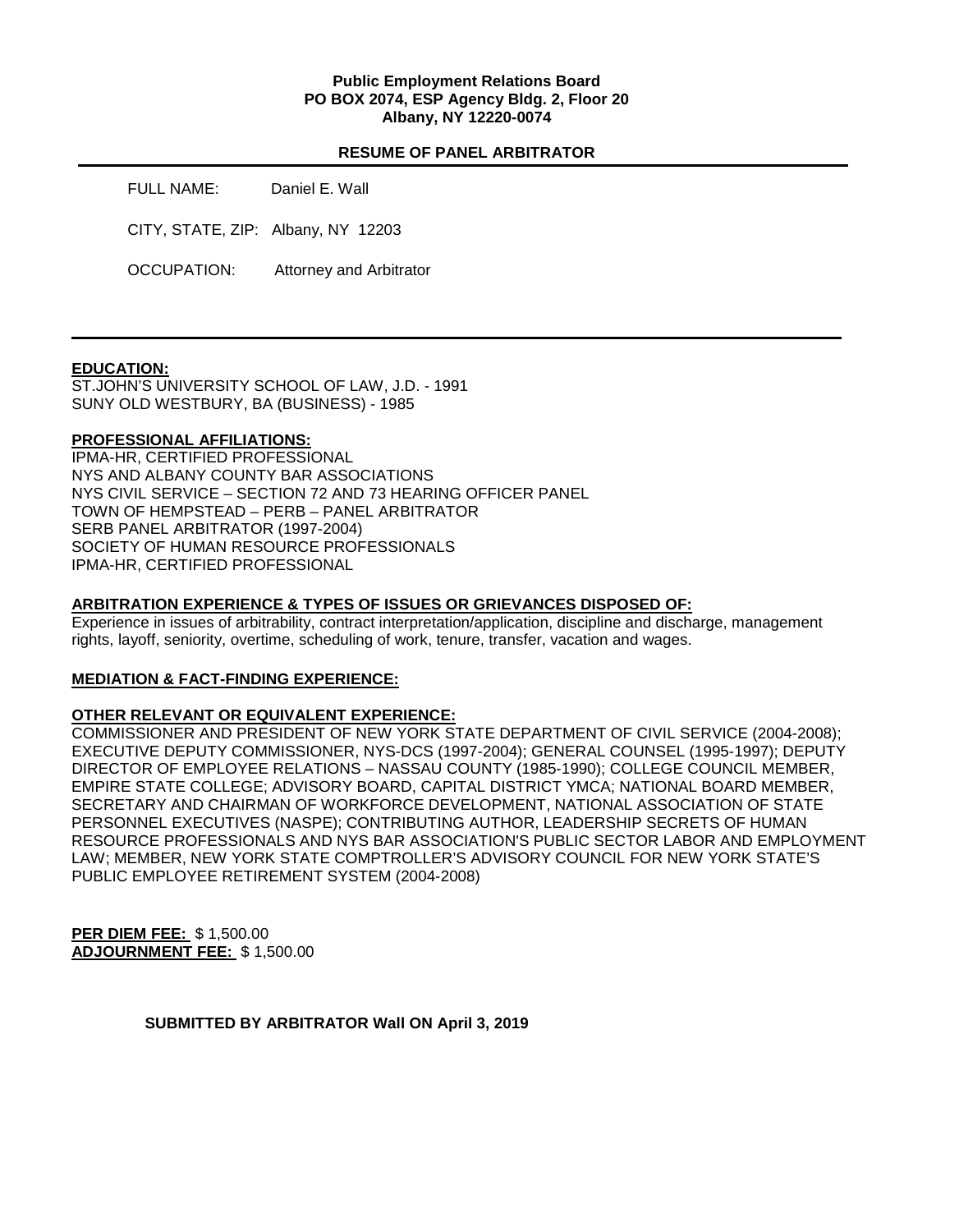### **Public Employment Relations Board PO BOX 2074, ESP Agency Bldg. 2, Floor 20 Albany, NY 12220-0074**

# **BILLING DISCLOSURE STATEMENT**

## ARBITRATOR'S NAME: **Daniel E. Wall**

The following is a description of my fees and expenses:

## A) HEARING TIME.

- (1) My per diem is  $$1,500.00$  for each day or any part thereof spent hearing a case.
- (2) If a hearing day exceeds 8 hours, I charge:

 $\Box$ a second full per diem  $\boxtimes$ a prorated per diem

 $\Box$ no additional charge  $\Box$ other (describe) :

(3) Additional comments:

B) STUDY TIME.

- (1) I charge \$ 1,500.00 for each day spent in preparation of the opinion and award.
- (2) This charge  $\boxtimes$  will  $\Box$  will not be prorated for partial days devoted to such preparation.
- (3) Additional comments:

### C) TRAVEL TIME AND EXPENSES.

(1) When travel time plus hearing time exceeds hours in a calendar day:

 $\boxtimes$  Not applicable (no additional charge)

 $\Box$  I charge as follows (describe):

(2) I charge for actual, travel-related expenses incurred in connection with the case  $\boxtimes$ YES  $\Box$  NO.

Where appropriate, a mileage charge for auto travel will be billed at:

 $\boxtimes$  Prevailing IRS rate  $\Box$  Other (describe):

(3) When the scheduled hearing day(s) requires an overnight stay:

 $\boxtimes$ There is no charge, other than for lodging and subsistence.

 $\Box$ I charge as follows (describe):

(4) Additional Comments: